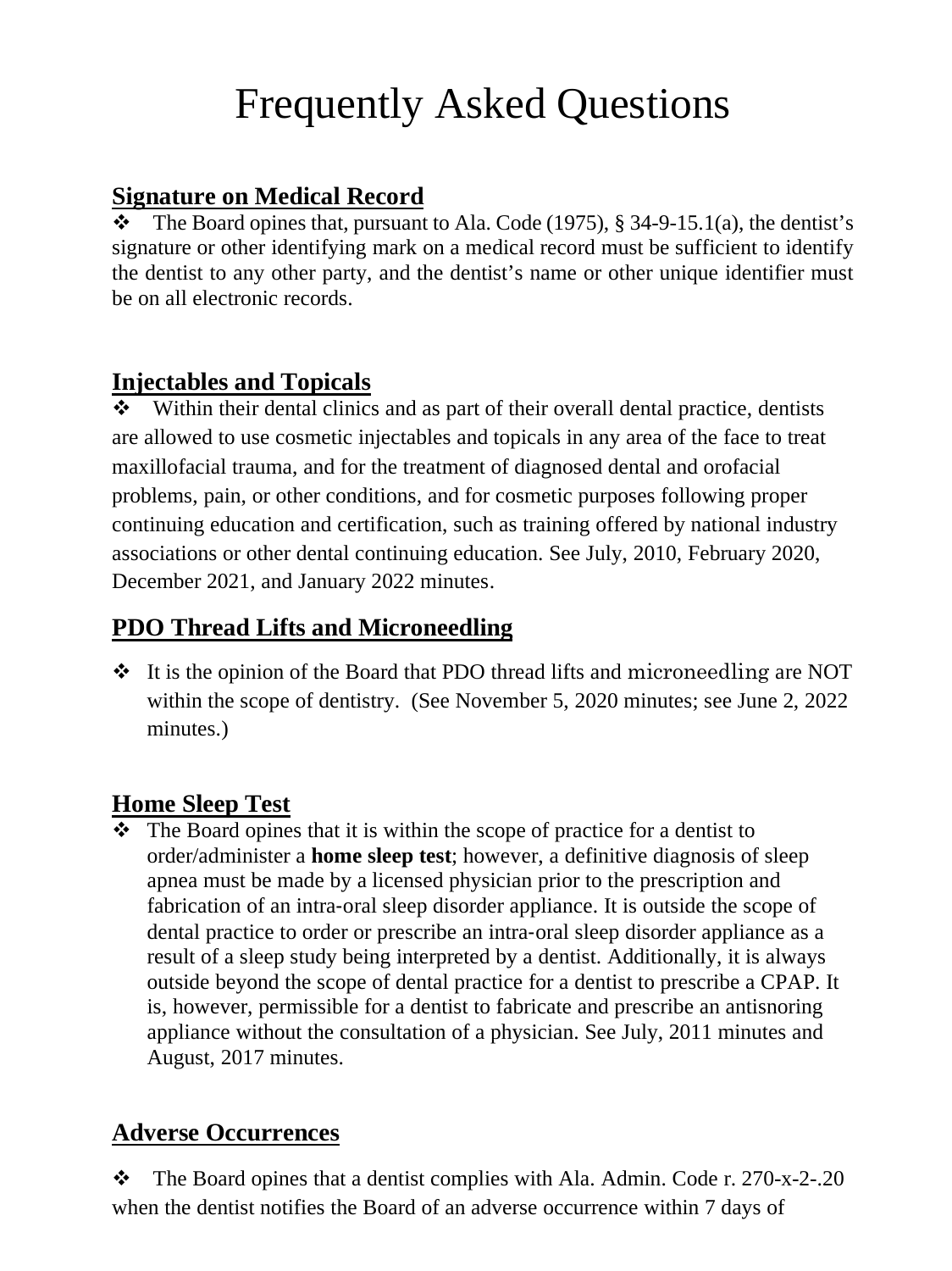**learning** of the occurrence, and submits to the Board within 30 days of learning of the occurrence a report that meets the requirements of Ala. Admin. Code Rule 270- X-2.20(2). See March 2019 minutes.

The Board opines that, for purposes of Rule 270-X-2.20, "hospital admission" means at least an overnight stay – inpatient, rather than outpatient (emergency room only) care. See August 2019 minutes.

## **Patient Referrals**

• The Board opines that an internal referral based upon asking current patients for referrals with the enticement of a prize/award would be permissible, so long as any prizes/awards given are not cash or a cash equivalent (i.e. a Visa gift card with a cash balance). So long as the source of the referrals is the dentist's current patient base and any incentive provided is not cash or a cash equivalent, then the referring party will not be deemed to be a "Dental Referral Service" by the Board and will not be subject to the requirements of Code of Alabama (1975), § 34-9-19.1

# **Advertising**

• The Board is no longer reviewing individual advertisements. To ensure that your advertisement complies with the Alabama Dental Practice Act, please review Rule 270-X-4.08.

# **Divide/Split Fees**

 Per Code of Alabama, § 34-9-18(9), **no** licensee of the Board of Dental Examiners may divide fees or agree to divide or split the fee received for dental services with any person for bringing or referring a patient without the knowledge of the patient or his legal representative.

Because online website-based discount programs such as Groupon retain a percentage of the monies paid by the consumer for the dental service, such online discounts may be construed as a violation of the DPA unless the patient is informed on the offer that the website service is retaining a portion of the fee. Therefore, it is the opinion of the Board of Dental Examiners that participation in such online discounting programs with this notification is acceptable and not a violation of the Dental Practice Act. Per April, 2012 Minutes.

# **Retain Patient Records**

\* The Alabama Dental Practice Act does not address the length of time that you must maintain patient records, however, retention of lab prescriptions is found in Code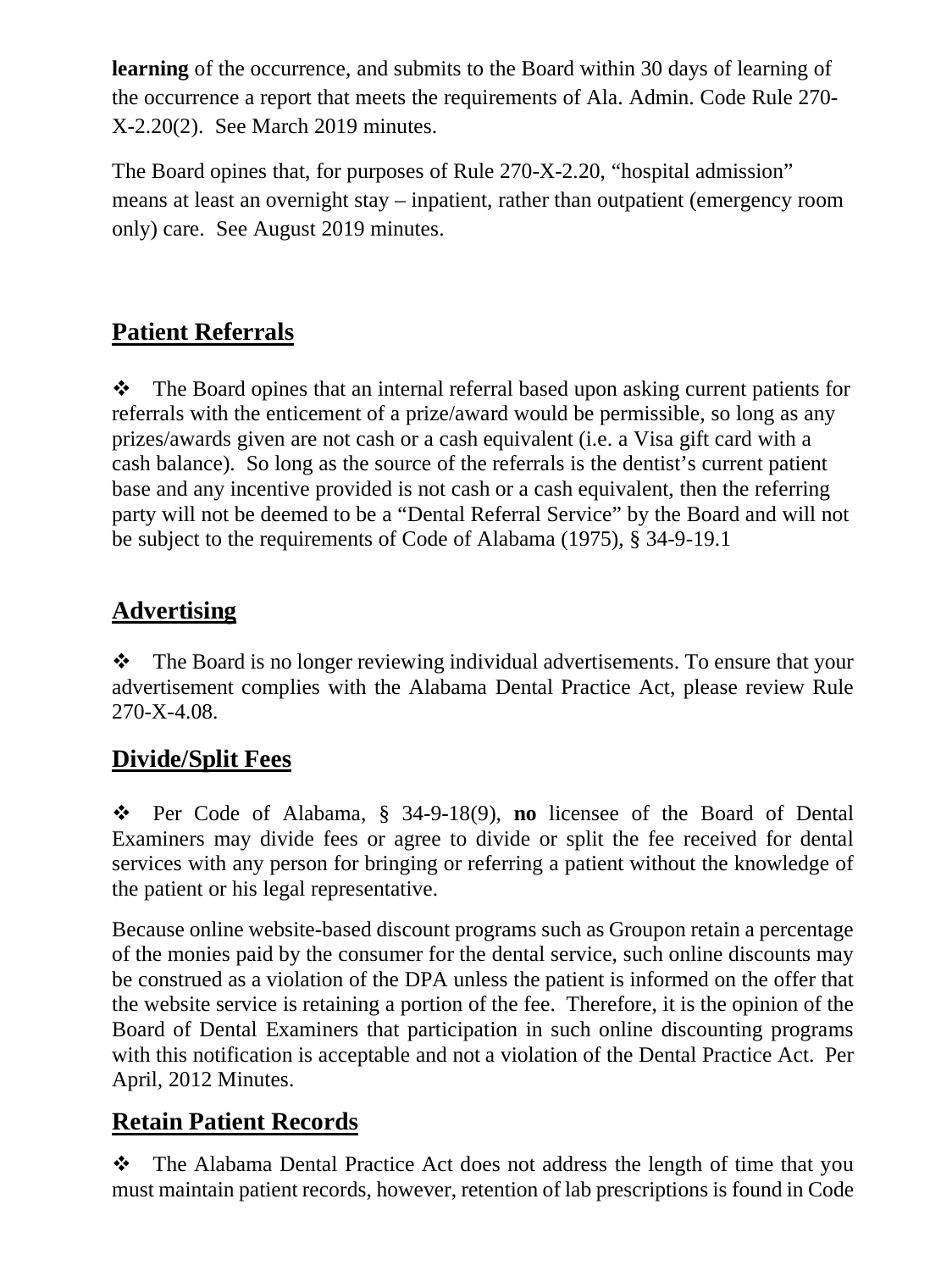of Alabama (1975), §34-9-21 wherein it states the length of retention for lab prescriptions is 2 years. Considering forensic value and need for defending a patient complaint, also please check with your malpractice insurance carrier and/or ADA for more guidance with this issue.

## **Name and Address Changes**

 For any **address and/or phone number** changes please submit your changes in writing (mail, email or fax) and include your name and license number. Indicate which address should be your public/mailing address for Board correspondence.

 For any **name changes** please submit a copy of the legal document that changed your name along with your current listed name and license number (e.g. marriage certificate or page of divorce decree that indicates returning to former name, or court order). If you would like a new wall certificate reflecting your change of name, please include a check in the amount of \$25.00 with your change of name request and a new wall certificate will be mailed to you.

## **Continuing Education Course Approval**

- $\cdot \cdot$  It is the opinion of the Board that any Continuing Education provider who wishes to have a course in infection control approved by the Board must cover all of the following topics in the course:
- 1. Review of Science Related to Dental Infection control
- 2. Preventing Transmission of Bloodborne and Airborne Pathogens
- 3. Hand Hygiene
- 4. Personal Protective Equipment
- 5. Sterilization and Disinfection of Patient Care Items
- 6. Environmental Infection Control
- 7. Dental Unit Waterlines, Biofilms, and Water Quality
- 8. Dental Handpieces and Other Devices Attached to Air and Waterlines
- 9. Dental Radiology
- 10. Single Use or Disposable Devices
- 11. Preprocedural Mouth Rinse
- 12. Handling of Extracted Teeth
- 13. Dental Laboratory
- 14. Program Evaluation
- (See November 5, 2020 minutes)

## **Animals in Dental Patient Care Areas**

 $\bullet$  Board Rule 270-X-2-.15 requires dental personnel to observe CDC guidelines for infection control in dental clinics. It is the opinion of the board that those guidelines clearly require that animals other than service animals not be allowed into dental patient care areas. (See November 5, 2020 minutes)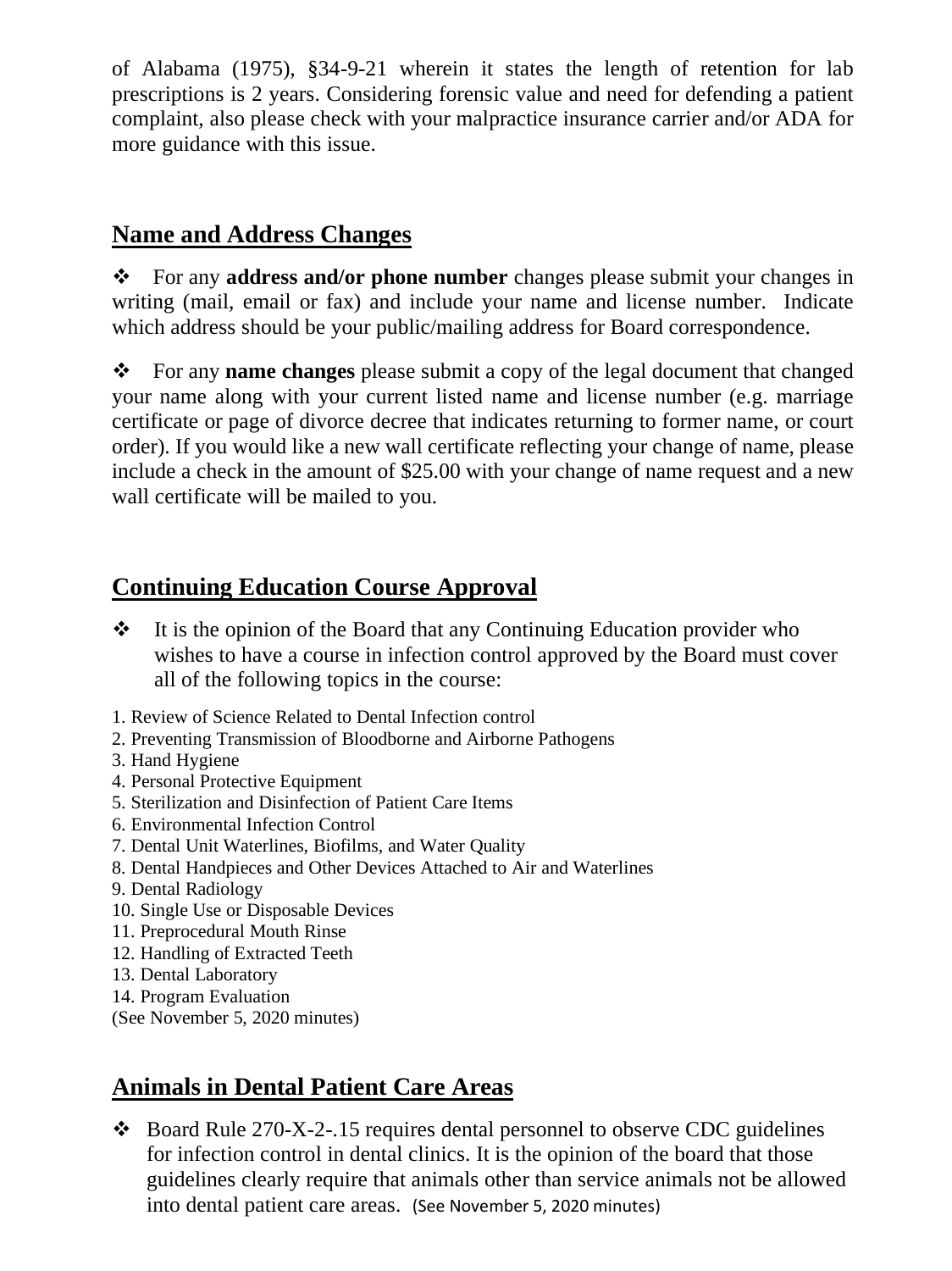## **Teledentistry**

\* The Dental Practice Act does not prohibit one narrow class of teledentistry, wherein the doctor interacts directly with a patient. This can be to triage those patients whose conditions might constitute emergencies, or who might be carriers of COVID-19. The doctor must interact with the patient personally, rather than exclusively through auxiliary personnel; record the visit in detail, including making any necessary SOAP notes; and observe the same standard of care s/he would observe for an in-person visit.

This lone operational model of teledentistry is permissible, and will remain so once any remaining pandemic restrictions are lifted. Practitioners are cautioned to observe private and government insurers' requirements if seeking reimbursement, and any guidelines set forth by DEA or any other governing state or federal agency. (See April 29, 2020 minutes)

## **COVID-19 Opinions**

- Hygiene: Proper PPE and evacuation are required for all aerosol-generating procedures. An ultrasonic scaler should be limited to necessary use only as prescribed by the supervising dentist. If aerosol-generating procedures are necessary, the clinic shall use four-handed dentistry, high-evacuation suction, or isolation systems to minimize droplet spatter and aerosols. The patient shall rinse with a solution of 1/2 3% hydrogen peroxide and 1/2 mouthwash for 30 seconds before and after hygiene procedures. If a hygienist cannot safely use high volume aerosol evacuation working alone, an assistant must be utilized. Alternative methods of intra- and extra-oral evacuation may make an assistant unnecessary. The lowest safe level of coolant/irrigant is to be used with ultrasonic scalers. Since ultrasonic scalers create aerosol, attention to the dental office's environment of care must be closely monitored by the attending dentist. Saliva ejectors are not considered to be high-volume evacuation. (See May 30, 2020 minutes)
- $\div$  Use of the waiting room is allowed for a patient and attendant (if necessary), if every individual in the waiting room wears a mask and remains six (6) feet away, in all directions, from every other individual who is not from the same household as the patient." (See June 11, 2020 minutes)
- It is the opinion of the board that patients who have tested positive for COVID-19 or have had COVID-19 symptoms are safe to treat after a 10-day quarantine, and one day of being asymptomatic. Healthcare workers utilizing proper PPE in their jobs may be safely treated when following the Dental Board protocols and utilizing proper PPE. A refusal to treat such patients could constitute patient abandonment. (See Aug. 13, 2020 minutes)